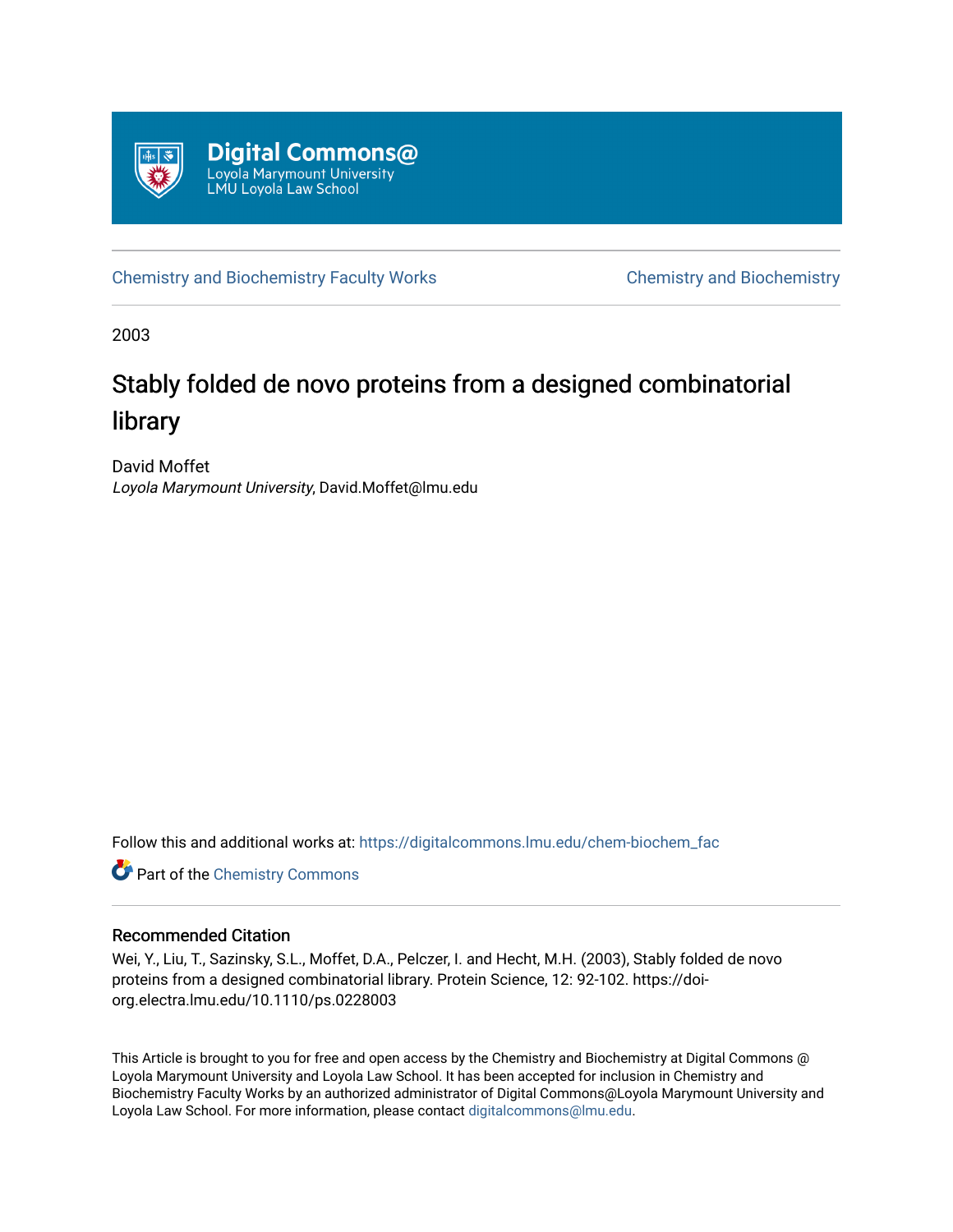# Stably folded de novo proteins from a designed combinatorial library

# YINAN WEI,<sup>1</sup> TUN LIU,<sup>1,2</sup> STEPHEN L. SAZINSKY, DAVID A. MOFFET,<sup>3</sup> ISTVÁN PELCZER, AND MICHAEL H. HECHT

Department of Chemistry, Princeton University, Princeton, New Jersey 08544-1009, USA (RECEIVED August 9, 2002; FINAL REVISION October 7, 2002; ACCEPTED October 9, 2002)

## **Abstract**

Binary patterning of polar and nonpolar amino acids has been used as the key design feature for constructing large combinatorial libraries of de novo proteins. Each position in a binary patterned sequence is designed explicitly to be either polar or nonpolar; however, the precise identities of these amino acids are varied extensively. The combinatorial underpinnings of the "binary code" strategy preclude explicit design of particular side chains at specified positions. Therefore, packing interactions cannot be specified a priori. To assess whether the binary code strategy can nonetheless produce well-folded de novo proteins, we constructed a second-generation library based upon a new structural scaffold designed to fold into 102-residue four-helix bundles. Characterization of five proteins chosen arbitrarily from this new library revealed that (1) all are  $\alpha$ -helical and quite stable; (2) four of the five contain an abundance of tertiary interactions indicative of well-ordered structures; and (3) one protein forms a well-folded structure with native-like features. The proteins from this new 102-residue library are substantially more stable and dramatically more native-like than those from an earlier binary patterned library of 74-residue sequences. These findings demonstrate that chain length is a crucial determinant of structural order in libraries of de novo four-helix bundles. Moreover, these results show that the binary code strategy—if applied to an appropriately designed structural scaffold—can generate large collections of stably folded and/or native-like proteins.

**Keywords:** Protein design; binary patterning; de novo proteins; native-like protein structure; combinatorial library; four-helix bundle

The binary code strategy for protein design is based on the premise that appropriate patterning of polar and nonpolar residues can drive a polypeptide chain to fold into segments of amphiphilic secondary structure that anneal together to form a desired tertiary structure (Kamtekar et al. 1993; Xiong et al. 1995; West et al. 1999). A designed binary

pattern specifies the order of polar and nonpolar residues. However, within a library of binary patterned sequences, the identity of the side chain at each polar and nonpolar site is varied combinatorially. The combinatorial mixes of polar and nonpolar amino acids are dictated by the organization of the genetic code: six polar residues (Lys, His, Glu, Gln, Asp, and Asn) are encoded by the degenerate codon VAN, and five nonpolar residues (Met, Leu, Ile, Val, and Phe) are encoded by the degenerate codon NTN ( $V = A$ , G, or C;  $N = A$ , G, C, or T).

Initial application of the binary code strategy focused on designing a library of 74-residue sequences targeted to fold into four-helix bundles (Kamtekar et al. 1993). Purification and characterization of >50 proteins from the initial collection demonstrated that virtually all sequences indeed folded into  $\alpha$ -helical structures (Kamtekar et al. 1993; Roy and Hecht 2000).

Reprint requests to: Michael H. Hecht, Department of Chemistry, Princeton University, Princeton, NJ 08544-1009, USA; e-mail: hecht@ princeton.edu; fax: (609) 258-6746. <sup>1</sup>

<sup>&</sup>lt;sup>1</sup>These authors contributed equally to this work.

<sup>2</sup> Present address: R.W. Johnson Pharmaceutical Research Institute, Route 202, P.O. Box 300, Raritan, NJ 08869, USA. <sup>3</sup>

<sup>&</sup>lt;sup>3</sup>Present address: Department of Chemistry, Brown University, Providence, RI 02912, USA.

Article and publication are at www.proteinscience.org/cgi/doi/10.1110/ ps.0228003.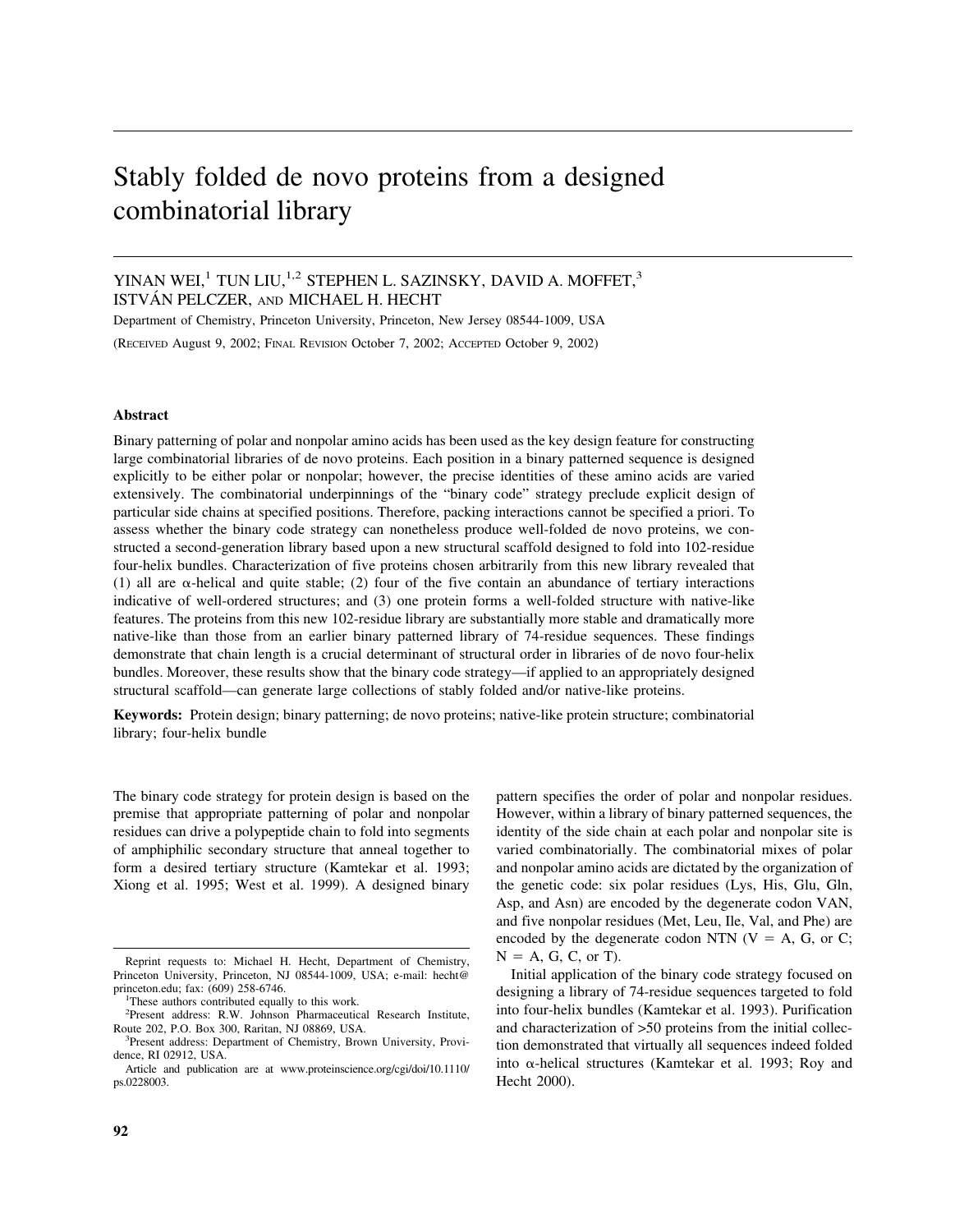Because of its combinatorial nature, the binary code strategy does not allow explicit design of specific interresidue interactions. Because unique packing cannot be designed a priori, it is reasonable to question whether "native-like" structures can nonetheless be isolated from binary code libraries a posteriori. Searches for well-folded proteins in the original 74-residue library showed that several proteins possessed some native-like characteristics (Roy et al. 1997a, 1997b; Rosenbaum et al. 1999; Roy and Hecht 2000). However, most proteins in the initial collection formed fluctuating structures, reminiscent of molten globule intermediates.

Why did most sequences from the original collection fail to form native-like structures? One might postulate that fluctuating "molten" structures are exactly what should be expected from a combinatorial strategy that precludes explicit design of specific sequences with predetermined sidechain interactions. However, the alternative result—nativelike structures—might have been predicted by numerous studies demonstrating that a well-folded structure can be specified by many different amino acid sequences (Dill 1985; Chothia and Lesk 1987; Bowie et al. 1990; Matthews 1993; Bromberg and Dill 1994; Axe et al. 1996; Gassner et al. 1996; Munson et al. 1996; Riddle et al. 1997). Comparisons of evolutionarily related sequences, theoretical studies using simplified models, and extensive mutagenesis experiments have led to the realization that protein structures are robust, and explicit design of "jigsaw puzzle" packing may not be necessary. For example, Matthews and coworkers replaced up to 10 residues in the core of T4 lysozyme with methionines and found—in contrast to the predictions of the jigsaw puzzle model—that the multiply substituted proteins were active and cooperatively folded (Gassner et al. 1996).

These and other findings (Dill 1985; Chothia and Lesk 1987; Bowie et al. 1990; Lau and Dill 1990; Behe et al. 1991; Matthews 1993; Bromberg and Dill 1994; Axe et al. 1996; Gassner et al. 1996; Munson et al. 1996; Riddle et al. 1997) led us to question whether the tendency of the original binary code proteins to form fluctional structures might not be a failure of the binary code strategy per se but rather a shortcoming of the designed structural scaffold used in its initial implementation. In particular, we questioned whether the  $\alpha$ -helices specified by our original scaffold might simply be too short. We reasoned that in the context of the binary code strategy, which cannot specify side chain packing a priori, it might be advantageous to use a scaffold that encodes longer  $\alpha$ -helices, and hence, larger interhelical interfaces. Here, we describe the design of a second-generation scaffold, in which the four  $\alpha$ -helices are 50% longer. Characterization of several proteins arbitrarily chosen from the new library demonstrates that they are all significantly more stable, and most of them (four out of five) are substantially more native-like than proteins from the original binary code library.

#### **Results**

### *Design and construction of the second-generation binary patterned library*

The de novo proteins in the original binary code library were designed to be 74 residues long (Kamtekar et al. 1993). Natural four-helix bundles, however, are invariably longer than 100 residues, with individual  $\alpha$ -helices typically longer than 20 residues (Y. Wei and M.H. Hecht, unpubl.). To assess whether a longer structural scaffold would favor well-folded structures over molten globules, we constructed a second-generation library of 102-residue sequences. This new library was not constructed "from scratch." Instead, to stringently test whether the redesigned features are sufficient to convert a fluctional protein into a well-ordered structure, we chose a typical molten globule-like protein (sequence #86) from the original 74-residue library (Kamtekar et al. 1993) as the starting point for designing the second-generation elongated library.

The new library of sequences was constructed in two steps. In the first step, two minor modifications were incorporated: (1) a tyrosine was inserted after the initiator methionine to facilitate concentration determinations and also to prevent methionine removal in vivo (Bachmair et al. 1986), and (2) a glycine dipeptide was inserted into the central interhelical turn in place of a proline. Proline was undesirable because cis/trans isomerism could lead to multiple (rather than unique) conformations. The modified sequence with these two changes (called n86) served as the template for constructing the second-generation binary code library.

In the second step, sequence n86 was elongated by inserting combinatorially diverse sequences between  $\alpha$ -helices 1 and 2, and between  $\alpha$ -helices 3 and 4. Each of the four  $\alpha$ -helices was elongated from 14 residues to 20 residues (not including N- and C-caps) in accordance with the binary code patterning. The overall design of the structural scaffold for the second-generation library is summarized in Figure 1. Construction of the second-generation library of synthetic genes using combinatorial mixes of DNA codons encoding polar, nonpolar, N-cap, C-cap, and turn residues is described in Materials and Methods.

The newly constructed library of synthetic genes was transformed into *Escherichia coli*. Clones were screened for correctly sized genes by PCR, and verified by DNA sequence analysis. From the resulting library of correct sequences, five proteins were arbitrarily chosen for biophysical characterization. The sequences of these proteins (and the parental protein from the original library) are shown in Figure 2. The proteins were purified using published methods (Kamtekar et al. 1993; Johnson and Hecht 1994; Roy and Hecht 2000), and their identities were confirmed by electrospray mass spectrometry (Table 1).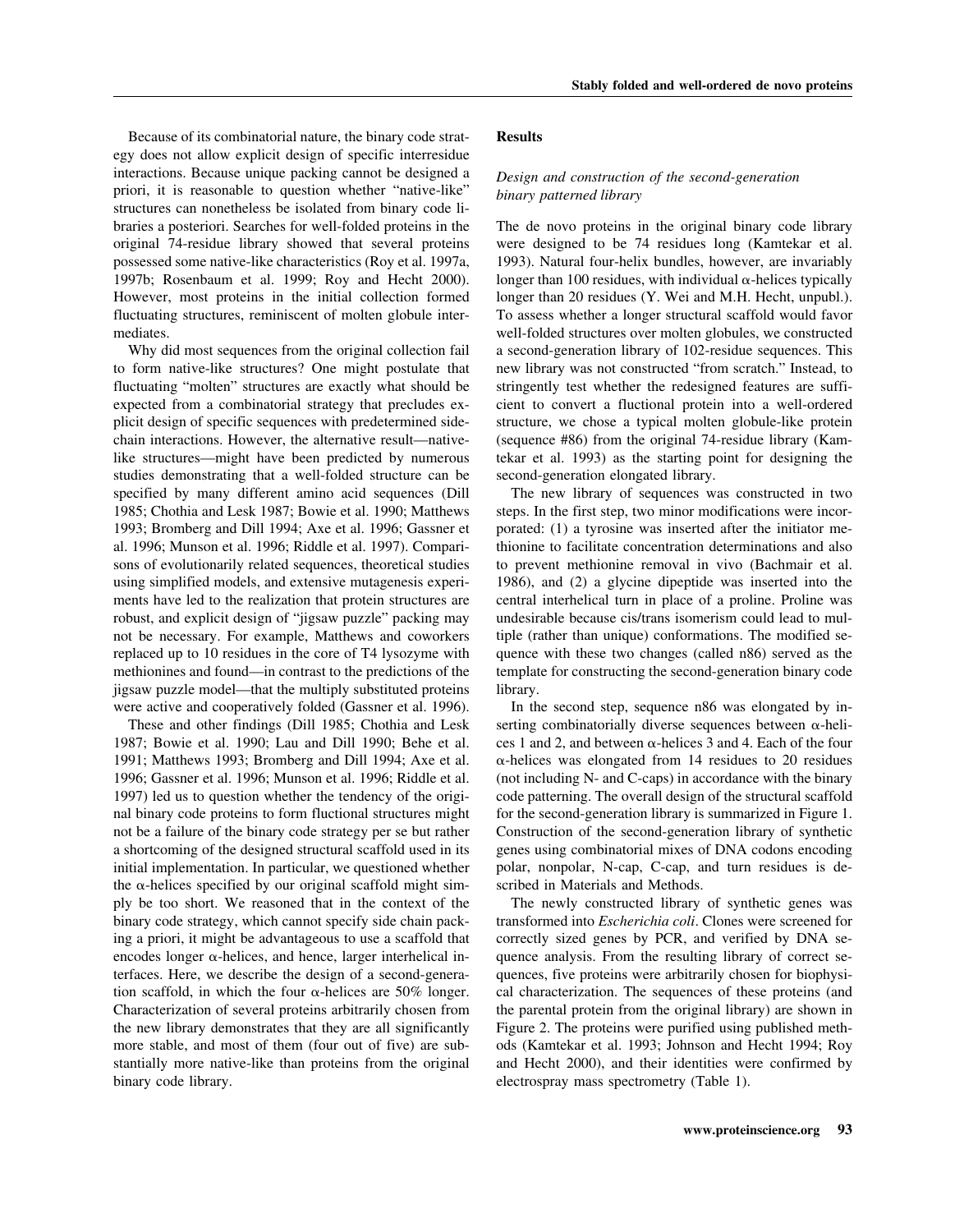







Figure 1. (A) Elongation of the structural scaffold for a combinatorial library of four-helix bundles. Cylinders represent  $\alpha$ -helices. Sequences in the original library were 74 residues long; those in the second-generation library are 102 residues long. (*B*) Helix net diagram showing the design of a 102-residue structural scaffold for the second-generation library of binary patterned four-helix bundles. Each of the four  $\alpha$ -helices is shown as a vertical rectangle, with binary patterned polar  $(O)$  and nonpolar  $(\bullet)$  residues depicted as white and black circles, respectively. Vertical stripes of nonpolar residues indicate the hydrophobic faces of each  $\alpha$ -helix. N-cap and C-cap residues are depicted as triangles, and turn residues as squares. Within the interhelical turns, uppercase letters indicate invariant residues, while a lowercase "t" indicates combinatorially diverse turn residues. Features distinguishing this redesigned 102-residue scaffold from the original 74-residue scaffold are shaded in gray.

## *The second-generation proteins are monomeric, -helical, and stable*

Size-exclusion chromatography demonstrated that all five proteins are monomeric in solution (Table 1), even at the relatively high concentrations used for NMR spectroscopy. The proteins all formed  $\alpha$ -helical structures, with circular dichroism (CD) spectra showing the typical  $\alpha$ -helical signatures including a maximum at 190 nm, and minima at 208 and 222 nm (not shown). The magnitudes of the minima at 222 nm (Table 1) are as expected for four-helix bundles.

The stabilities of the second-generation proteins are compared to the parental protein, n86, in Figure 3. All five of the newly designed 102-residue proteins are substantially more stable than the parental n86 protein. The free energies stabilizing the folded state relative to the unfolded state are approximately two- to threefold more favorable for the elongated proteins relative to the parental n86 protein (Table 1).

#### *Homonuclear NMR spectroscopy*

Although increased stability is an important goal in protein design, high stability does not necessarily indicate that a protein forms a uniquely folded structure. Indeed, several very stable de novo proteins have been shown to be molten globules (Betz et al. 1993). To assess whether our newly designed binary code proteins are fluctional or well ordered, we examined their NMR spectra. Two-dimensional NOESY spectra are particularly useful for assessing conformational specificity. In such spectra, two main features are important: (1) the dispersion of chemical shifts, and (2) the number of well-resolved NOE cross peaks. Good dispersion indicates that different parts of the molecule occupy distinctly different chemical environments, as would be found in a wellordered structure, but not a fluctuating molten globule. An abundance of well-resolved NOE cross peaks indicates the existence of tertiary interactions that persist over time. Such interactions are characteristic of well-folded structures, but not molten globules.

Figure 4 compares the NOESY spectrum of the parental n86 protein with the spectra of the five second-generation proteins. The spectrum of protein n86 shows poor chemical shift dispersion, only a few distinguishable interresidue NHto-NH contacts, and only a limited number of side-chain interactions. Thus, protein n86 does not form a well-folded structure. The spectrum of one second-generation protein, S-23, although better than that of n86, also does not display the dispersion, resolution, or abundance of NOE crosspeaks that would be expected for a well-folded structure.

In contrast, the spectra of the four second-generation proteins, S-213, S-285, S-824, and S-836, are well dispersed and contain many well-resolved NOE cross-peaks. These cross-peaks indicate that these four second-generation proteins fold into structures containing many tertiary contacts.

## *15N,1 H-HSQC NMR spectroscopy*

Additional information about the native-like versus molten globule-like properties of a protein can be obtained from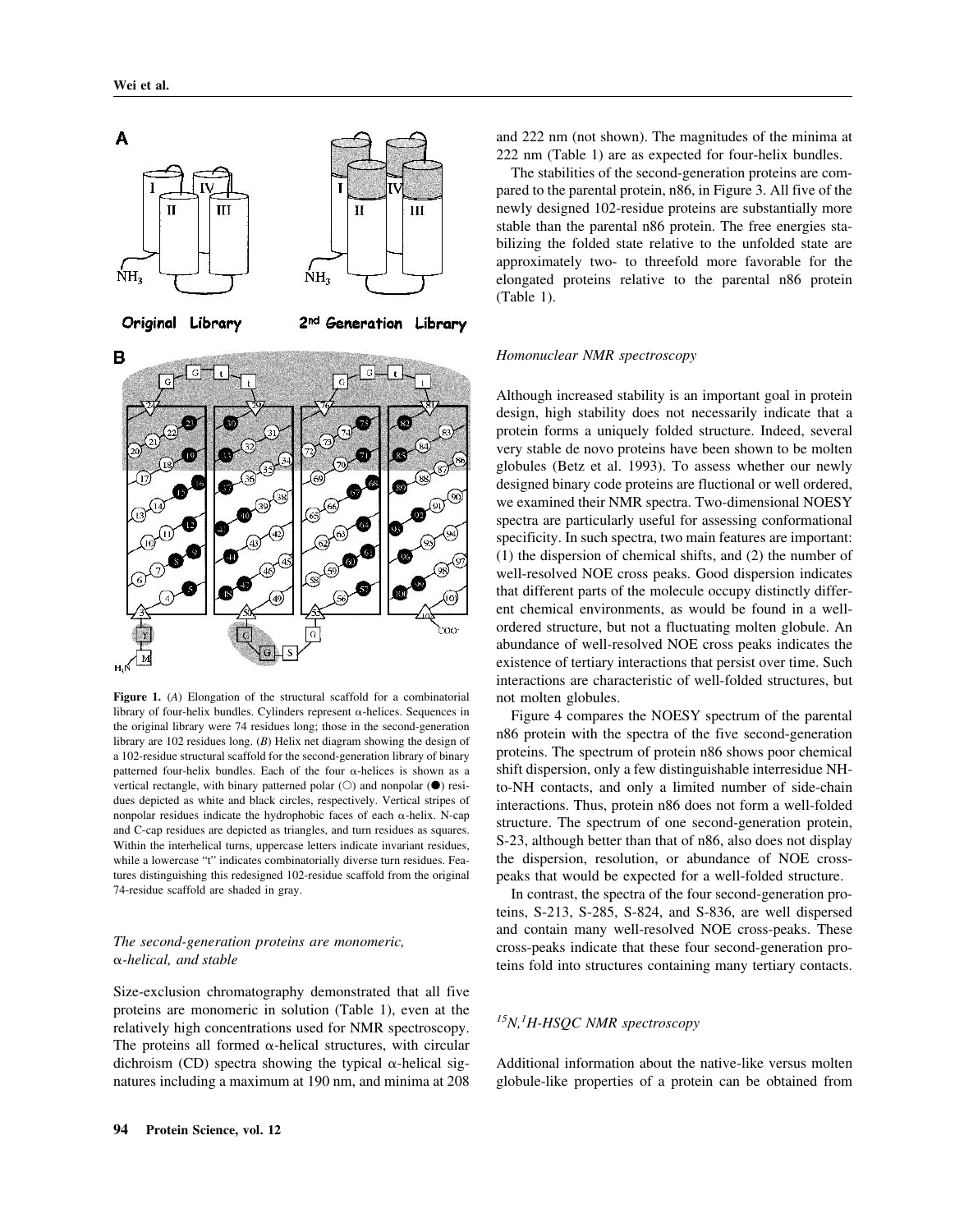

**Figure 2.** Amino acid sequences (single-letter code) of de novo proteins. Polar and nonpolar residues in the  $\alpha$ -helices are shown in red and green, respectively. (*Top*) Sequence 86 is from the original binary code library (Kamtekar et al. 1993). Sequence n86 differs from 86 by having a tyrosine inserted after the N-terminal methionine and a glycine dipeptide in place of a proline in the central turn. (*Bottom*) The newly designed scaffold for the elongated second-generation library. Combinatorial turn residues are shown as t. Combinatorial mixes of amino acids used at polar, nonpolar, N-cap, C-cap, and turn residues are described in the Materials and methods section. Below the redesigned scaffold are five sequences from the new library. The "S" prefix indicates sequences from the second-generation library.

heteronuclear NMR spectroscopy. Figure 5 compares the <sup>15</sup>N,<sup>1</sup>H-HSQC spectra of the second-generation proteins with the spectrum of the parental n86 protein. As expected for proteins with different sequences, the HSQC spectra of the five second-generation proteins range in quality. Consistent with the homonuclear results described above, the HSQC spectrum of protein S-23 is only slightly better than that of the parental protein, n86. However, the other four second-generation proteins (S-213, S-285, S-824, and S-836) yield  $^{15}N$ , <sup>1</sup>H-HSQ spectra that are substantially better than n86: All four display peak dispersion (in both dimensions) that is superior to n86, and is comparable to the dispersion seen for many natural  $\alpha$ -helical proteins. Moreover, in contrast to n86, which contains only a few wellresolved cross-peaks, the spectra of these four second-generation proteins contain numerous well-resolved cross-

peaks. Based on these spectra, it is clear that the structures of these arbitrarily selected second-generation proteins are substantially more ordered than that of the parental protein, n86.

The HSQC spectrum of S-824 is particularly good, suggesting that this protein probably forms a well-ordered structure comparable to those of native proteins. Structure determination of this protein is currently underway.

## *13C,1 H-HSQC NMR spectroscopy*

Although the  ${}^{15}N, {}^{1}H$ -HSQC spectra described above (and shown in Fig. 5) suggest that the second-generation proteins form ordered structures, these spectra report primarily on the environment of the backbone. To distinguish wellfolded structures from those with extensive local mobility, it

**Table 1.** *Properties of de novo proteins*

| Protein | Mass (Obs) | Mass (calc) | Elution time (min) | CD(222 nm) | Gnd-midpoint     | $\Delta G$ (kcal/mole) |
|---------|------------|-------------|--------------------|------------|------------------|------------------------|
| n86     | 8625.9     | 8627.7      | nd                 | $-21.950$  | 1.7 <sub>M</sub> | 3.0                    |
| $S-23$  | 11856.0    | 11855.2     | 23.35              | $-25.890$  | 3.7 M            | 6.6                    |
| $S-213$ | 11857.0    | 11856.3     | 23.35              | $-29,690$  | 3.4 M            | 8.4                    |
| $S-285$ | 12063.2    | 12062.5     | 23.79              | $-32.870$  | 3.6 M            | 9.5                    |
| $S-824$ | 11928.8    | 11928.4     | 23.77              | $-29.710$  | 3.2 M            | 7.7                    |
| S-836   | 11927.7    | 11927.4     | 23.76              | $-31.550$  | 3.0 M            | 5.4                    |
| cyt C   |            | 12384       | 22.60              |            |                  |                        |

Mass (obs) was measured using electrospray mass spectrometry. Mass (calc) was calculated from the sequences. Elution times were measured using size-exclusion chromatography performed at the same concentrations as NMR experiments. CD (222 nm) indicates mean residue ellipticity at 222 nm at 20°C. Gnd midpoint is the concentration of guanidine hydrochloride at which 50% of the protein sample is denatured.  $\Delta G$  indicates the free energy of unfolding in the absence of denaturant, and is derived by extrapolation of the guanidine denaturation data.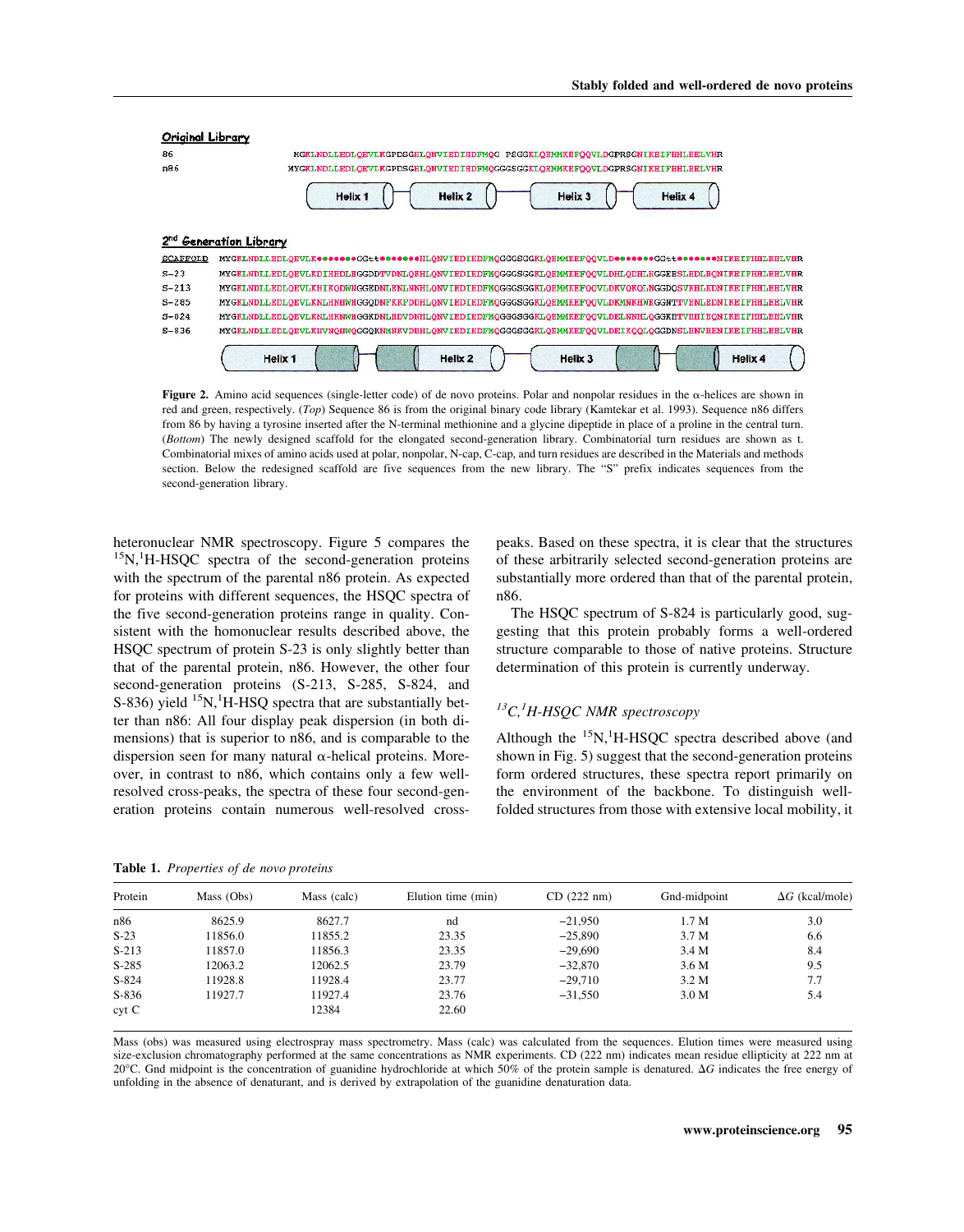

**Figure 3.** Stability of de novo proteins. The parental protein, n86, is compared to the second-generation proteins, S-23, S-213, S-285, S-824, and S-836. All five of the second-generation proteins are considerably more stable than n86. Denaturation was monitored by measuring the CD signal at 222 nm as a function of the concentration of guanidine hydrochloride.

is also necessary to analyze the environments of the side chains—especially those in the hydrophobic core. As described recently by Walsh et al. (2001a, b), the degree of side-chain order can be assessed by natural abundance <sup>13</sup>C,<sup>1</sup>H-HSQC NMR spectroscopy.

We measured natural abundance <sup>13</sup>C,<sup>1</sup>H-HSQC NMR spectra for the five second-generation proteins. The methyl  $13^{\circ}$ C,<sup>1</sup>H correlations for these proteins are shown in Figure 6. In these spectra, the  $\gamma$  and  $\delta$  methyl resonances of isoleucine side chains appear in the <sup>13</sup>C dimension (F1 in Fig. 6) at ~11 and ∼15 ppm, respectively. Methyl groups from the side chains of Val, Met, Leu, and Thr occur between 18 and 24 ppm.

The  ${}^{13}C$ , <sup>1</sup>H-HSQC spectrum of S-23 shows that the side chains of this protein are not well ordered. This is not surprising because the homonuclear NOESY spectrum of S-23 (Fig. 4) showed poor dispersion and few NOEs. However, the <sup>13</sup>C,<sup>1</sup>H-HSQC spectra of the four other second-generation proteins display well-resolved peaks and good dispersion. Although we have not yet assigned the peaks in these spectra, it is clear from the isoleucine regions, that all (or almost all) of the isoleucine methyl resonances are well resolved. For example, for protein S-824, there are five isoleuecines in the sequence (see Fig. 2), and five resonances can be seen in both the  $\gamma$  methyl and the  $\delta$  methyl regions. More detailed studies of the structures and dynamics of these proteins are in progress.

#### *Differential scanning calorimetry*

The NMR experiments described above were performed to assess the structural properties of the de novo proteins. An orthogonal method for distinguishing between molten globules and native-like structures is differential scanning calorimetry (DSC), which measures their thermodynamic properties. The thermal denaturation of molten globules typically occurs over a broad temperature range with a relatively low  $\Delta H$ . In contrast, native structures denature cooperatively with relatively sharp transitions and larger enthalpies.

Figure 7 compares the thermal denaturation of protein n86 with the second-generation protein S-824. The elongated protein is significantly more thermally stable. Moreover, it denatures over a relatively narrow temperature range, and with a larger  $\Delta H$ . Because of the high thermal stability of S-824, the denaturation was not complete even at 110°C. Therefore, calculation of a precise  $\Delta H$  was not possible. Nonetheless, by assuming the peak is symmetric, we estimate a  $\Delta H$  between 110 and 130 kcal/mole.

The cooperativity of protein denaturation depends on both the quality and the quantity of interactions: Either enhanced structural order or increased chain length (or both) can be responsible for an increase in  $\Delta H$ . Therefore, when interpreting our thermodynamic results, it is important to compare the measured  $\Delta H$  for protein S-824 to the native and molten globule states of a reference protein of similar size and structure. Cytochrome b562 is a natural four-helix bundle containing 106 residues (compared to 102 in protein S-824). The  $\Delta H$  reported for the denaturation of native cytochrome b562 is 104 kcal/mole (Robinson et al. 1998). This is similar—or slightly lower—than the ∼120 kcal/mole we estimate for S-824. The  $\Delta H$  of S-824, however, is twoto threefold greater than the  $\Delta H$  (46 kcal/mole) reported for the denaturation of the molten globule form of apocytochrome b562 (Feng et al. 1994).

The enthalpy of denaturation for protein S-824 is also approximatly threefold greater than that measured for the parental sequence n86. This difference is considerably larger than would be expected solely from the difference in size (102 residues versus 75 residues, that is, ∼33%). Thus, the calorimetrically measured thermodynamic properties of S-824 (Fig. 7) are consistent with the spectroscopically measured structural properties (Figs. 4–6) in demonstrating that this second-generation protein is significantly more stable and more native-like than the parental protein, n86.

### **Discussion**

Earlier work on binary patterned libraries of polar  $(\bigcirc)$  and nonpolar ( $\bullet$ ) amino acids demonstrated that designs based on the  $\alpha$ -helical periodicity  $\circ\bullet\circ\circ\bullet\bullet\circ\circ\bullet\bullet\circ$ specify proteins that are soluble and  $\alpha$ -helical (Kamtekar et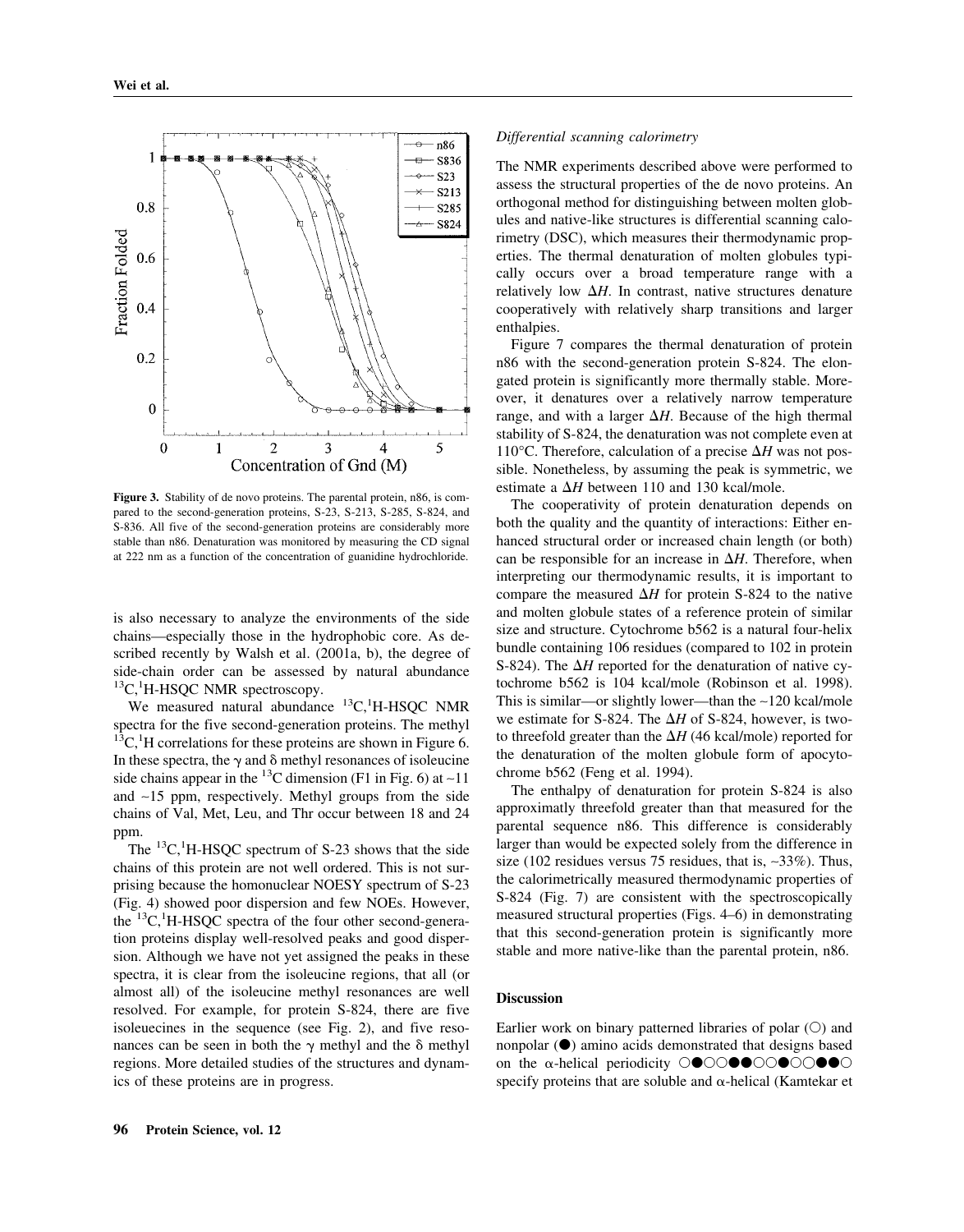

**Figure 4.** (Continued on next page)

al. 1993; Roy et al. 1997a, 1997b; Rosenbaum et al. 1999; Roy and Hecht 2000). Among these  $\alpha$ -helical collections, de novo proteins that bind cofactors and catalyze reactions occur quite frequently (Moffet et al. 2000, 2001; Moffet and Hecht 2001). More recent work showed that libraries based on the  $\beta$ -strand pattern  $\odot \bullet \odot \bullet \odot \bullet \odot$  yield proteins that form  $\beta$ -sheet structures. By varying either the details of the  $\beta$ -sheet design, or the conditions of the experiment (or both) we have produced collections of binary patterned  $\beta$ -sheet proteins that form either monomeric structures, amyloidlike fibrils, self-assembled monolayers, or template assembled biomaterials (West et al. 1999; Xu et al. 2001; Brown et al. 2002; Wang and Hecht 2002).

Although these earlier studies demonstrated that binary patterning can be used to guide the design of various protein structures and functions, a nagging question remained: can the binary code strategy also produce libraries of sequences that recapitulate the structural and thermodynamic properties of well-folded native proteins?

In assessing the potential of the binary code strategy to produce well-folded structures, we considered two opposing hypotheses: (1) Well-ordered structures may be difficult to achieve and therefore must either be designed explicitly or selected evolutionarily. If this hypothesis were correct, then binary patterned libraries would rarely yield well-folded proteins. (2) Alternatively, for a given structural scaffold, well-ordered structures may be achievable with many different combinations of side chains. This hypothesis is supported by statistical studies demonstrating that in natural proteins apolar side chains have little or no inherent preference for specific packing interactions, and "can pack together efficiently in a large number of ways" (Behe et al.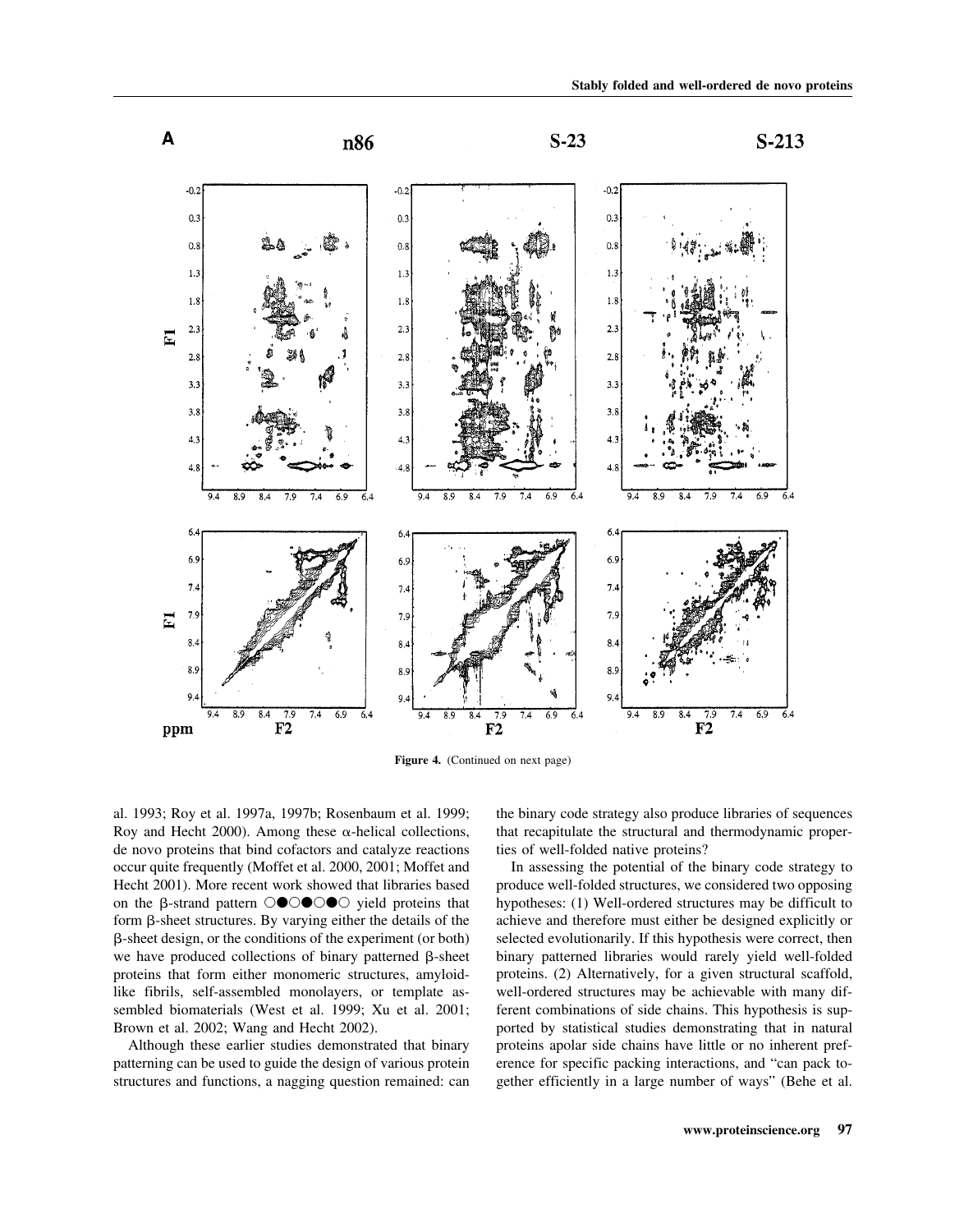

**Figure 4.** Comparison of the NOESY spectra of the parental protein n86 with the second-generation "S" proteins. *(Top)* Cross-peaks between side chain protons and amide NH or aromatic CH protons. *(Bottom)* Cross-peaks between amide NH and/or aromatic CH protons. The spectra of n86 and S-23 show poor chemical shift dispersion, and few distinguishable peaks. In contrast, the spectra of the four second-generation proteins, S-213, S-285, S-824, and S-836, contain numerous sharp NOE cross-peaks, indicating that these 102-residue proteins fold into structures that maintain specific interresidue interactions.

1991). This would lead to the expectation that well-folded structures would occur relatively frequently in binary patterned libraries.

Which of these two hypotheses is actually correct depends, at least in part, on the structural scaffold used in the design. Some scaffolds will rarely, if ever, yield well-folded structures. Because our earlier  $\alpha$ -helical library (Kamtekar et al. 1993) was based on a scaffold considerably shorter than found in natural four-helix bundles (74 versus >100 residues), it became apparent that a realistic test of the binary code strategy required the design of a second-generation library using a longer structural scaffold.

The current work describes the construction of this second-generation library. Five proteins from the new library were purified and characterized. The structural and thermodynamic methods used to analyze these proteins demonstrate that (1) all five are  $\alpha$ -helical and quite stable; (2) four of the five adopt structures that are reasonably well ordered; and (3) at least one of these proteins, S-824, is very well ordered and appears to fold into a structure that is nativelike or near native-like.

The designation of a protein structure as "native-like" or "near native-like" is not entirely black and white. In the early days of protein design (Regan and DeGrado 1988; Hecht et al. 1990), a structure capable of producing the data shown in Figures 3–7 would have been considered a successful native-like de novo protein. However, during the past decade, as protein designers have gained experience,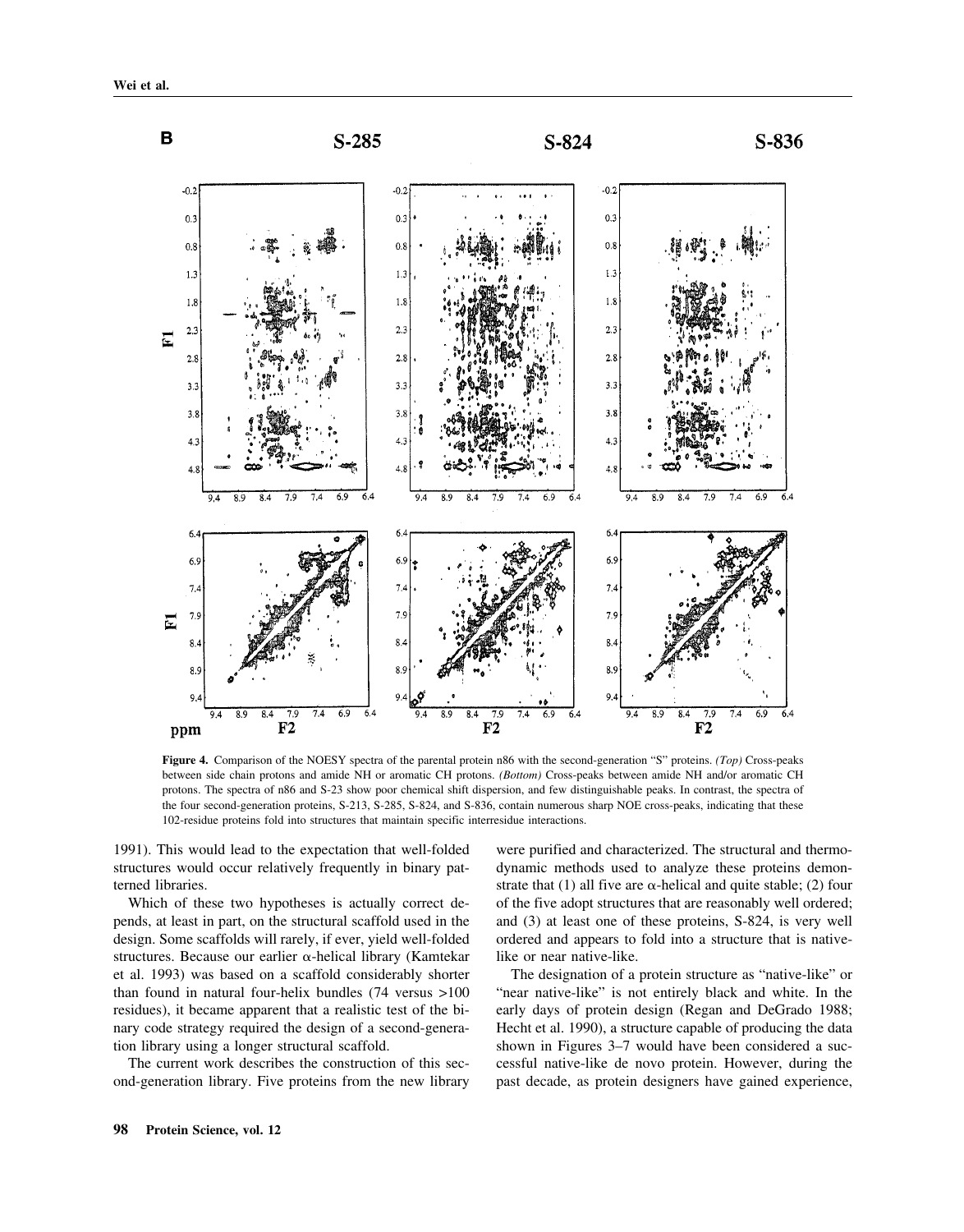

**Figure 5.** <sup>15</sup>N,<sup>1</sup>H HSQC NMR spectra of uniformly <sup>15</sup>N-labeled proteins. The parental protein n86 is compared to the five secondgeneration proteins. Well-resolved peaks and good chemical shift dispersion in both dimensions are indicators of well-folded protein structures.

and as methods for probing structural rigidity have become more sophisticated, the goal of producing native-like de novo proteins has become somewhat of a moving target. For example, DeGrado and coworkers (1999) reported the NMR structures of a three-helix bundle, which according to several criteria appeared native-like (Walsh et al. 1999). However, more recent analyses of the response of this protein to mutations, as well as NMR studies of side chain dynamics, has demonstrated that the protein is both more malleable and more dynamic than those natural proteins that have been examined at the same level of detail (Walsh et al. 2001a, 2001b). Thus, a detailed understanding of the nativelike properties of the second-generation binary code proteins will require further studies of their structures and dynamics. Such studies are underway.

Despite our incomplete knowledge of the detailed structures and dynamics of these proteins, it is clear from the data presented above that proteins from the new library are substantially more stable and dramatically more ordered than the parental proteins from which they were derived. The five proteins characterized in this study were chosen arbitrarily: Neither genetic selections in vivo nor high throughput screens in vitro were required to select these sequences

from the overall library. Hence, they presumably represent a fairly unbiased sampling of the second-generation library. Therefore, our observation that well-ordered structures occur in such a small sampling suggests that the first of the two hypotheses enumerated above is false: Structures that are reasonably well ordered are *not* difficult to achieve; they *need not* be selected evolutionarily or designed residue by residue.

Although four of the five second-generation proteins appear well ordered, one protein (S-23) is not. Because the identities of individual amino acids clearly play a role in side chain packing, some combinations of amino acids will not be compatible with well-folded structures. Therefore, even for a well-designed scaffold, some binary patterned sequences will not fold into well-ordered structures: in the current library, sequence S-23 is closer to a molten globule.

Although S-23 is the least native-like of the five secondgeneration proteins (Figs. 4–6), it has the highest midpoint for guanidine denaturation (Fig. 3). Thus, as noted previously (Betz et al. 1993), enhanced stability alone does not prove a structure is more ordered or more native-like.

Although the reason that S-23 is an outlier is not yet known, we consider two possibilities: (1) S-23 is the only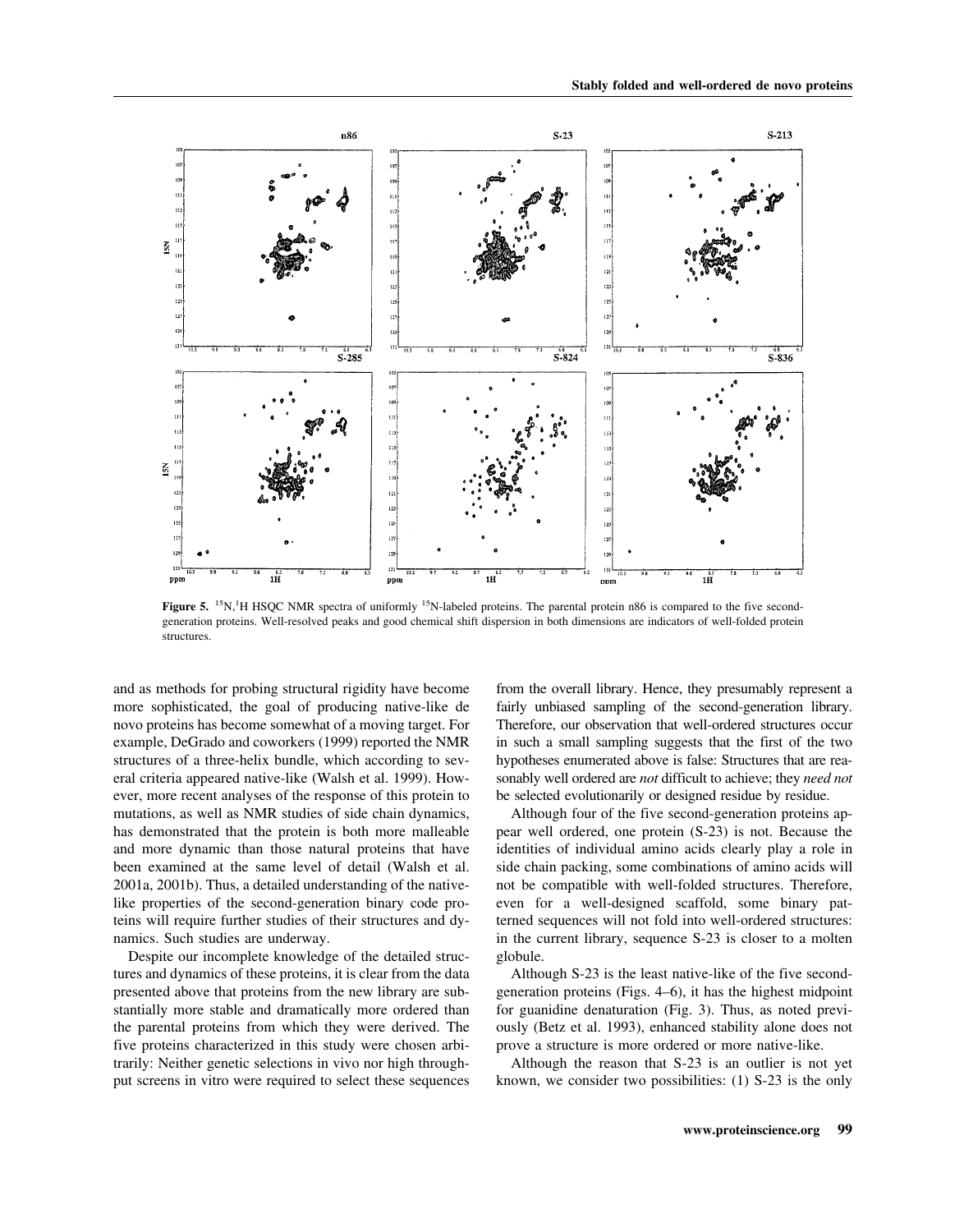

**Figure 6.** Natural abundance <sup>13</sup>C,<sup>1</sup>H-HSQC NMR spectra for the five second-generation proteins.  $\gamma$  and  $\delta$  methyl resonances of isoleucine side chains appear in the 13C dimension at ∼11 ppm and ∼15 ppm, respectively. Methyl groups from the side chains of Val, Met, Leu, and Thr are clustered between 18 and 24 ppm. Spectra for proteins S-213, S-285, S-824, and S-836 display well-resolved peaks and good dispersion, which indicate well-ordered side chains.

sequence with no tryptophans. Trp was shown recently to induce native-like structure in otherwise flexible chains (Klein-Seetharaman et al. 2002), and the absence of Trp in S-23 may tip the balance towards the molten globule state. (2) S-23 contains acidic side chains at positions 27, 28, 79,



**Figure 7.** Differential scanning calorimetry comparing thermal denaturation of the parental protein n86 with the second-generation protein S-824. Protein S-824 is substantially more stable and denatures with a much larger enthalpy.

and 80. It is the only sequence with negative charges at all four of these sites. These positions are designed to be in the interhelical turns at the "top" of the four-helix bundle (Fig. 1). They would be in close proximity in the designed structure, and the local concentration of uncompensated negative charges may disfavor an ordered structure.

Despite the occasional molten globule, our results indicate that the second of the two opposing hypotheses enumerated above is closer to the truth: for a given structural scaffold, well-folded structures can be specified by many different amino acid sequences. Consequently, when binary patterning is applied to an appropriately designed structural scaffold, the resulting libraries contain a relatively large number of well-ordered and/or native-like structures.

#### **Materials and methods**

#### *Construction of the second-generation library*

Sequence 86 (74 residues) was converted to sequence n86 using PCR overlap extension to (1) insert a Tyr after the initiator Met, and (2) insert a glycine dipeptide in place of a proline in the central turn.

Sequence n86 was then used as the template for constructing a new combinatorial library of 102-residue sequences. The newly inserted regions of sequence are shaded gray in Figure 1. The inserted regions were designed as follows:

1. Combinatorial polar residues (Lys, His, Glu, Gln, Asp, Asn) were encoded at positions 18, 20, 21, 22, 31, 32, 34, 35, 70, 72, 73, 74, 83, 84, 86, and 87 by the degenerate DNA codon VAM.  $(V = A, G,$  or C;  $M = A$  or C;  $N = A, G, C,$  or T;  $S = G$ or C).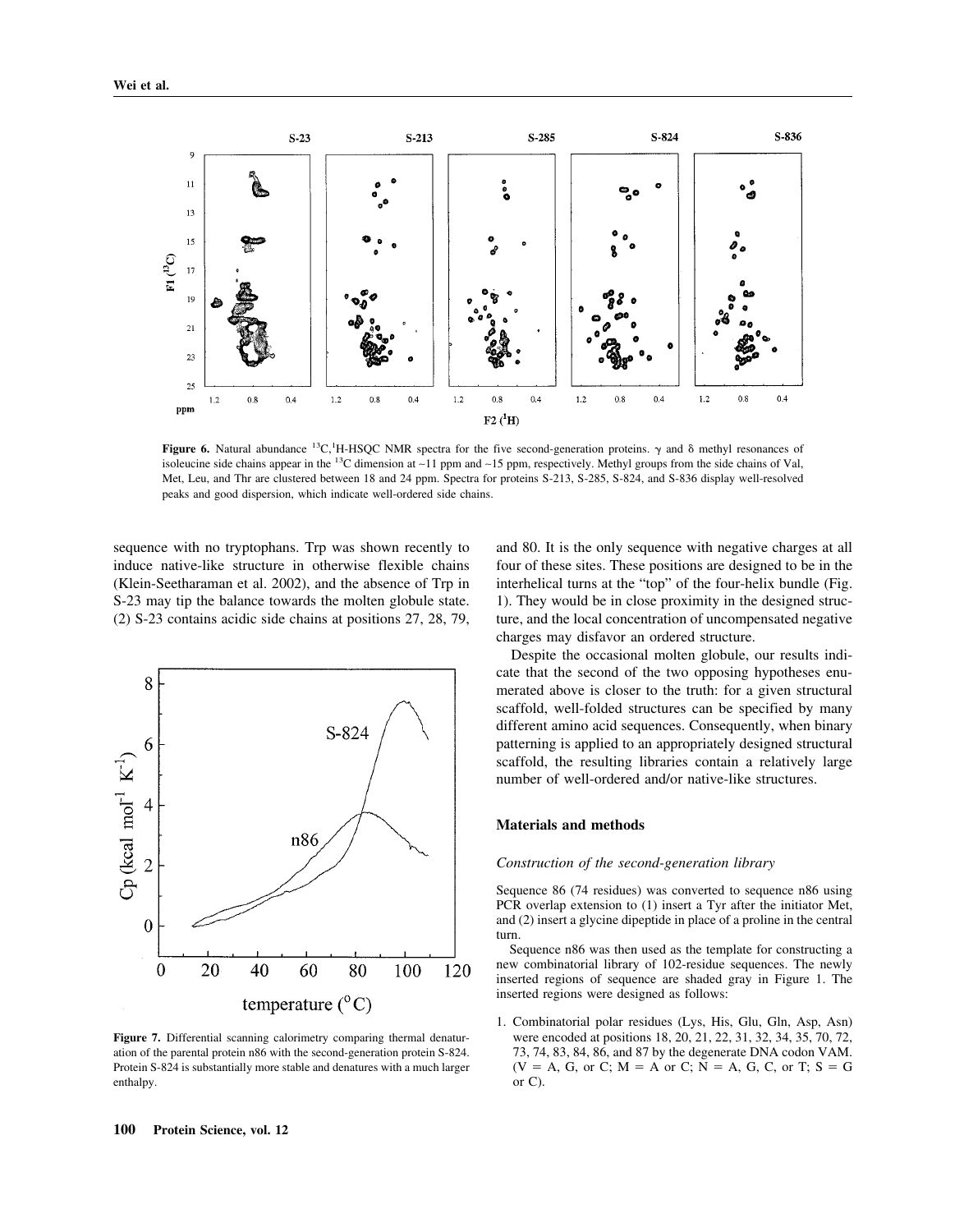- 2. Combinatorial nonpolar residues (Met, Leu, Ile, Val, Phe) were encoded at positions 19, 30, 33, 71, 82 and 85 by the degenerate codon NTS.
- 3. The nonpolar NTS codon does not encode Trp. To facilitate occasional incorporation of this structure inducing hydrophobic residue (Klein-Seetharaman et al. 2002) into the cores of our proteins, we used an alternative codon, TKG  $(K = G \text{ or } T)$  to encode an equimolar mixture of Trp and Leu at positions 23 and 75.
- 4. N-cap positions (29 and 81) in the newly inserted regions were encoded by AVC. This degenerate codon encodes a mixture of Asn, Ser, and Thr; residues that are favored at N-caps in natural proteins (Aurora and Rose 1998).
- 5. At the new C-cap positions (24 and 76), we used our standard polar codon VAM. Five of the six residues encoded by VAM occur frequently as C-caps in natural proteins (Aurora and Rose 1998).
- 6. In all three interhelical turns, glycine was incorporated at the position following the C-cap of the preceding helix. This is consistent with the strong preference for Gly at this position in natural proteins (Aurora and Rose 1998).
- 7. Combinatorial turn residues ("t" at positions 27, 28, 79, and 80) were encoded by the standard polar codon, VAM.

The new regions of sequence (gray in Fig. 1) were incorporated using two sequential steps of full plasmid PCR to insert long stretches of combinatorially diverse sequences first between  $\alpha$ -helices 1 and 2, and then between  $\alpha$ -helices 3 and 4. The steps involved in this construction are shown schematically in Figure 8.

Colony PCR was used to screen clones for those containing genes with the correct length. Sequences with insertions or dele-

Step 1:



**Figure 8.** Construction of the second-generation library of binary patterned sequences.  $\alpha$ -Helices were elongated by insertion of combinatorially diverse sequences into the gene encoding sequence n86. In step 1, PCR primers were annealed to DNA encoding the C-terminal section of  $\alpha$ -helix 1 and the N-terminal section of  $\alpha$ -helix 2. New sequence was inserted (shaded regions) by PCR amplification of the entire plasmid. Following PCR, plasmids were recircularized by blunt end ligation. The combinatorially diverse product of step 1 was then used as the PCR template for step 2, and PCR primers were annealed to DNA encoding the end of  $\alpha$ -helix 3 and the beginning of  $\alpha$ -helix 4. Again, new sequence was inserted (shaded regions) by PCR amplification of the entire plasmid, and plasmids were recircularized by blunt-end ligation.

tions were discarded. Clones that had acquired "bonus" substitution mutations were corrected by site-directed (PCR) mutagenesis. Proteins were expressed and purified using methods similar to those described previously (Kamtekar et al. 1993; Johnson and Hecht 1994; Roy and Hecht 2000).

#### *Size-exclusion chromatography*

Elution times were measured using a Superdex 75 HR/10/30 gel filtration column (Pharmacia). Size-exclusion chromatography was performed at the same concentrations as NMR experiments in 50 mM sodium acetate-acetic acid buffer, pH 4.0.

#### *Circular dichroism spectroscopy*

CD measurements were performed at  $20^{\circ}$ C in 10 mM NaPO<sub>4</sub> (pH 6.8), 40 mM NaF using an Aviv model 62 DS spectrapolarimeter.

#### *NMR spectroscopy*

Spectra were acquired at 25°C and 600 MHz on a Varian Unity/ INOVA spectrometer, using WATERGATE solvent suppression (Piotto et al. 1992). Data processing was done using NMRPipe (Delaglio et al. 1995), while NMRView (Johnson and Blevins 1994) was used for visualization and data analysis. Protein concentration was ca. 1 mM in a buffer containing 50 mM sodium acetate/acetic acid at pH 4.0. (Several experiments run at  $pH = 6.8$  yielded similar results.)

NOESY Spectra were acquired in 95%H<sub>2</sub>O/5%D<sub>2</sub>O with a 150msec mixing time using gradients for suppression of radiation damping during  $t_1$  and for artifact suppression (Sklenar 1995). Data acquisition parameters for the NOESY spectra were as follows: The spectral window was 8 kHz with the carrier positioned at the water resonance (4.769 ppm). 4K\* and 480\* data points were collected in  $t_2$  and  $t_1$ , respectively ( $t_2$ [max] = 511 ms,  $t_1$ [max] = 60 msec) with 16 scans collected for each FID. Data processing included digital filtering for residual solvent signal suppression, apodization with combined shifted cosine and Gaussian functions, zero filling in both dimensions, reconstruction of two missing complex data points in  $t_1$  by backwards linear prediction (LP), and automated polynomial baseline correction in both dimensions. The final size of the frequency domain data was  $8K \times 2K$  data points.

 ${}^{1}$ H,<sup>15</sup>N HSQC spectra were recorded on uniformly  ${}^{15}$ N-labeled proteins, prepared from cultures grown in minimal medium with 15N-labeled ammonium chloride as the sole nitrogen source. HSQC spectra were recorded using sensitivity enhanced gradient selected HSQC technique (Kay et al. 1992). The spectra were acquired with an 8 kHz spectral window for  ${}^{1}H$ , positioning the carrier on the water resonance (4.769 ppm), and 2 kHz frequency range for  $15N$  (centered at 118.56 ppm).  $1024*$  and  $128*$  data points were collected in t<sub>2</sub> and t<sub>1</sub>, respectively (t2[max] = 128 msec,  $t_1$ [max] = 64 msec), averaging eight transients for each FID. Data processing included digital filtering for suppression of the residual solvent signal, combined shifted cosine and Gaussian apodization, and zero filling in both dimensions. Final data size was  $2K \times 2K$  data points.

Natural abundance <sup>13</sup>C,<sup>1</sup>H-HSQC spectra were run at 599.5 MHz ( ${}^{1}$ H) and 150.8 MHz ( ${}^{13}$ C) using the pulse sequence in ProteinPack provided with the Vnmr software (Varian, Inc.). The carrier was positioned at 4.769 ppm (water resonance) for  ${}^{1}$ H and 35.00 ppm for  $^{13}$ C. Spectral windows were 8 KHz for <sup>1</sup>H and 12